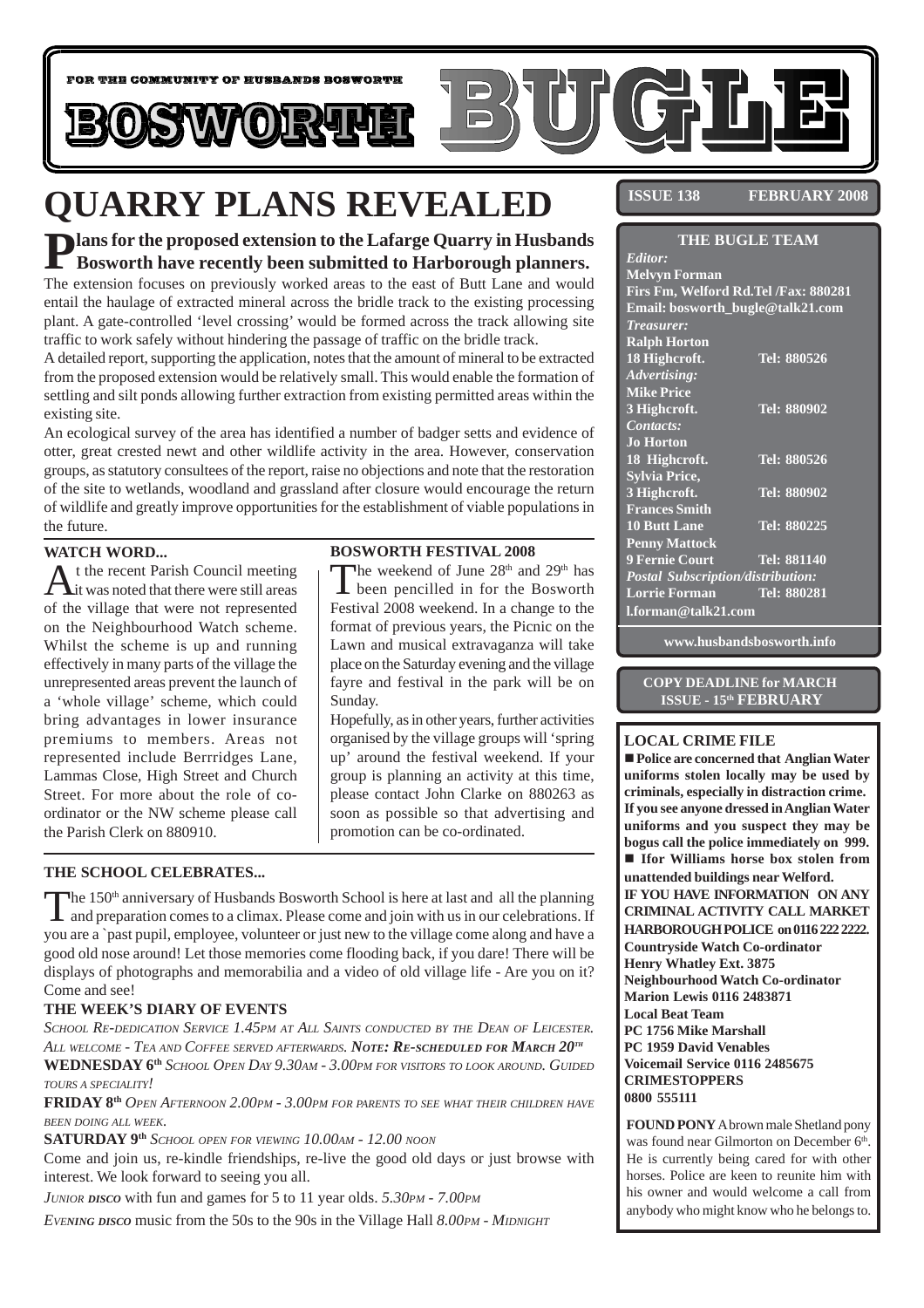# **POSTBAG**

#### *From Joan Smith, Mowsley Court*

I would like to thank everyone who was so kind following the death of Peter. I was overwhelmed by all the cards, letters and flowers received from friends in Bosworth. Peter would have especially enjoyed the great efforts of the bell ringers. A very sincere thank you to everyone.

#### **KILWORTH THEATRE**

The Open-Air theatre at Kilworth House will be staging "Oklahoma!" the Rodgers and Hammerstein classic musical from June 5<sup>th</sup> to July  $6<sup>th</sup>$ . The booking office on 881939 is now open.

#### **BUYER'S RIGHTS...**

Market Harborough Library will be hosting a Trading Standards drop-in session on Saturday, March 1<sup>st</sup> from 9.30am to 5.00pm when a County Council officer will be available to provide free information and advice to both consumers and businesses. Areas covered include rights on faulty goods, internet shopping, buying on credit, home improvement matters, booking a holiday and much more. Anyone with a question or problem concerning the purchase or sale of goods or services is invited to go along. For help or advice on consumer matters at any other time, please contact Consumer Direct on 08454 04 05 06 or www.consumerdirect.gov.

**CONGRATULATIONS** to Chris Price of Mowsley Road on being awarded an OBE for services to the mechanical engineering industry.

**WELCOME** to Carol McDermott who has recently taken over as head of the village school.

# **WEATHERWATCH 2007**

**Rainfall total: 2007 919mm (36.7")** *2006 916mm (36.6")* **Driest Month: 2007 April 4.75mm (0.2")** *2006 June 13.5mm (0.5")* **Wettest Month: 2007 June 157mm (6.3")** *2006 December 121mm (4.80")* **Wettest Day 2007 June 16th 40mm (1.6")** *2006 September 29th 34mm (1.36")* **Snowfall: 2007 190mm (7.30")** *2006 100mm (4") 2005 190mm (7.30") 2004 170mm (6.8") 2003 12mm (0.5")* **Temperature Variations 2007: Highest:** 32°C August 5<sup>th</sup> Lowest: -7°C February 6<sup>th</sup>

#### **FAYRE WEATHER**

Despite poor weather on the day, the Coffee and Crafts Morning held before Christmas in the Sports Pavilion, raised £51 towards Playing Field Committee funds. Many thanks to all who helped and attended.

#### **CHRISTMAS TREE LOW-DOWN!**

All Saints church members would like to thank everyone who contributed in any way to the success of the Christmas Tree Festival in December, especially those who took the time, effort and ingenuity to decorate and display the vast array of trees. Many thanks to all those who came along to visit the display during the weekend and for the 'backroom' boys and girls who made sure that all the lights worked faultlessly! Special thanks to Belinda Hall and Helen Baker for pulling all the various strings of administration together and making it all go so smoothly. Thanks also to those who made and served the festive refreshments. A total of £2,010 was made towards church funds.

#### **LUNCHEON CLUB**

The next meeting of the Luncheon Club will be on Tuesday, February 26<sup>th</sup> at Kilworth Springs Golf Club. The meeting is open to anyone living locally, especially those living alone or retired. Meet in the bar at 12.30pm as usual. Call 880668 to book.



During Lent, Bishop Tim will be travelling around the Diocese of Leicester. He will visit our benefice by calling at



Shearsby on Thursday, February  $14<sup>th</sup>$  at 4.15pm for a service of Evening Prayer. At 7.30pm he will be at an evening reception of coffee and cakes at Shearsby Village Hall. The purpose of his visit is for him to meet a wide variety of people whom he would not normally meet. Please feel free to come along and meet the Bishop. Details from Revd. Alison 880351.

#### **OLD SCHOOL DISCO PARTY**

Two former pupils of Husbands Bosworth Primary School, Andy Mathias and Stuart Begley, are helping the school to celebrate its 150<sup>th</sup> anniversary with an Old School Days Disco in the Village Hall on Saturday, February 9th.

The event starts at 5.30pm with a junior fun and games disco for 5 to 11 year olds and continues at 8.00pm with an adult dance featuring 50s to 90s classic rock, Glam, New Romantics and Brit pop music, and a licenced bar until midnight. There will be a prize for the best school outfit.

Tickets are £5 each for adults, which will include free junior disco admission, and are available from Ryan's Stores, Husbands Bosworth or by calling Andy Mathias on 575692 or Kenny Anderson on 880705. All profits to FOBS.

#### **AND THE WINNER IS...**

**In a very close run competition the winners of our Festive Edition Quiz (with an almost perfect score) were Jane, Dave and Chris Hall, very closely followed by the Lawrence family and Ken and Jennifer Rogers. Thank you to everyone who entered - sumptuous prizes for the lucky winners will be delivered shortly.**

#### **PLANS REFUSED**

Harborough planners have refused plans for the erection of a single-bedroom bungalow off Waterworks Way, Husbands Bosworth. Officers felt that the development would be out of character with the surrounding area and would be of an overbearing nature.

Planners also questioned the privacy for occupants of the bungalow and surrounding properties and noted that neighbouring dwellings would suffer loss of light and amenity.



*Food served every lunchtime & evening. New menu! Children's menu available. Outside bars & functions catered for. Order the famous Bell Inn Take-Away 7 nights a week Still serving the best beers! IPA, Spitfire and Pedigree on tap.*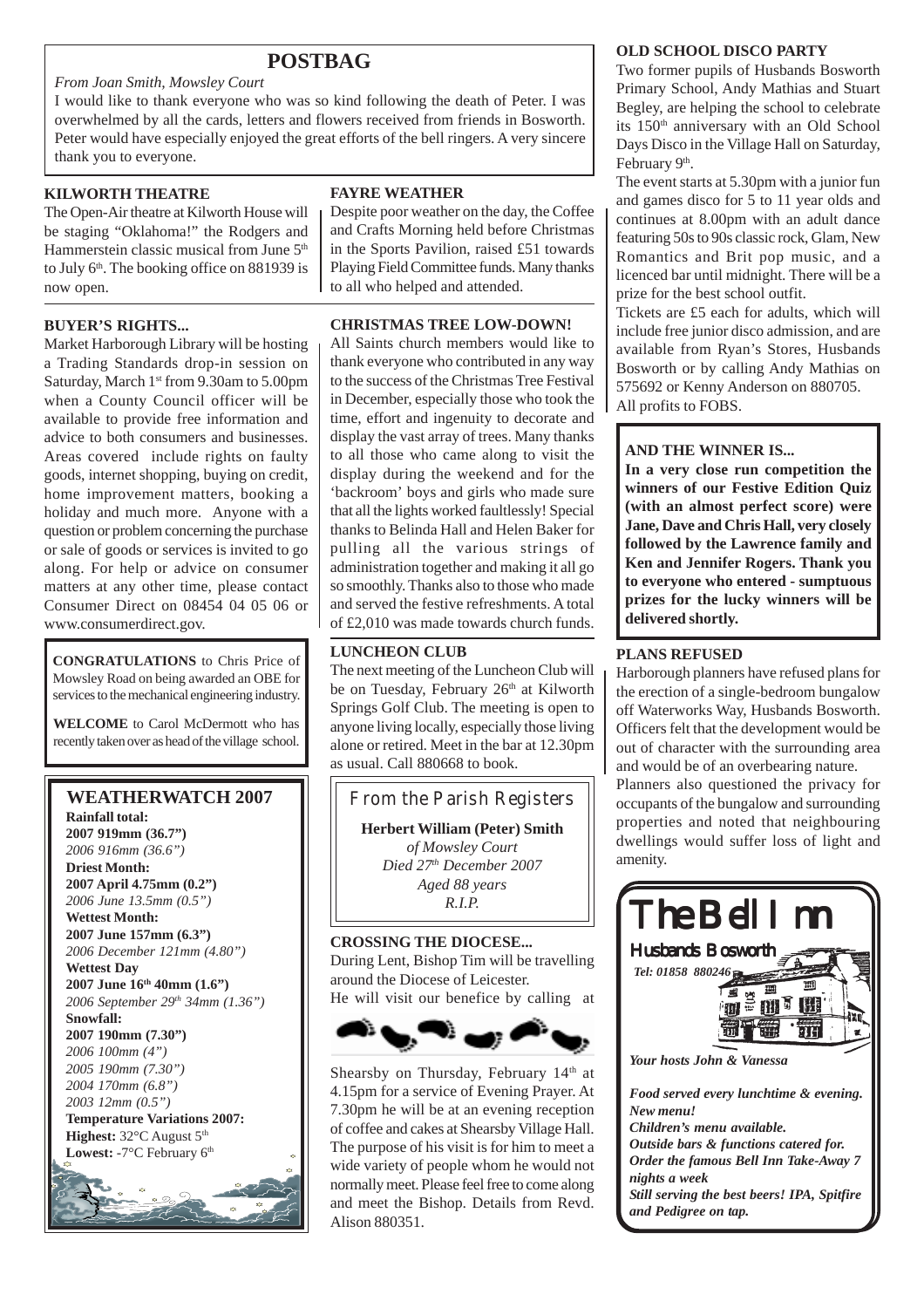#### **TRADE DIRECTORY**

**GD Armitage (Clock & Belfry Wk.)Ltd.** Monumental clock and tower-bell installation, service & repair. Contact: Geoff Armitage 880066 **Begley Plumbing & Heating** Plumbing & heating engineer.<br>Contact: Frank Beglev Frank Begley 880541 **Gordon Begley** Building & roofing contractor. Contact: Gordon Begley 880028 **Begley's Windows & Conservatories** Bespoke joinery contractors Contact: Robert Begley 880671 **Gary Bennett Painter & Decorator** Contact: Gary Bennett 880285 **Croft Farm Bed & Breakfast** Contact: Jane Smith 880679 **Diane Hall** Beauty therapist, facials, pedicures, manicures & waxing. Contact: Diane Hall 880567 **Honeypot Bed & Breakfast** Contact: Julian & Carolyn Goffe 880836 **Languard Ltd.** Weed control, fumigation and thermal insulation. Contact: Will Kay 880898 **Mike Price Heating Engineer** Oil-fired boiler servicing & repair Contact: Mike Price 880902

#### **METHODIST COFFEE MORNING**

Our February Coffee Morning will be on Wednesday,  $20<sup>th</sup>$  when we will meet at the home of Margaret Scurrah, 25 High Street, from 10.00am to 12.00noon. Everyone is welcome to come along and relax over a nice cup of coffee and delicious scones! What could be nicer on a dreary February morning?

#### **VILLAGE HALL CRAFT FAIR**

П П

Craft Fair in aid of Village Hall funds on Saturday, February 16<sup>th</sup> from 10.00am to 4.00pm in the Village Hall. Light refreshments available all day. Admission £1.00, under 16s free,-------------

### **LODGE FARM ANTIQUES & RECLAMATION**

*Reclaimed doors, fireplaces, flooring, pine furniture, gates, beams, chimney pots, etc. Sold and wanted*

Open: Sat. 9am - 4pm Sun. 9am - 12.00. Walton Lane, Husbands Bosworth

Tel: 01858 881386 or 07720 834652 T. Email: enquiries@lodgefarmantiques.co.uk www.lodgefarmantiques.co.uk

. . . . . . . . . . . .

#### **HISTORICAL SOCIETY**

The February meeting of the Society will take place on Wednesday, February 6<sup>th</sup> at 7.30pm in the Church Hall, Honeypot Lane. Geoff Smith, Curator of Lutterworth Museum, will discuss the life and times of jet engine pioneer, Frank Whittle. Geoff is a nationally-renowned authority on Whittle's work and today works as an artistic craftsman in what was once Whittle's office at the Ladywood Works in Lutterworth. This meeting promises to be an interesting insight into Whittle's career and will focus on the development of the jet engine and his struggle with the War Office for recognition. The meeting is open to non-members and friends. There is a door charge of £2 per person for non-members.

#### **GRAMMAR SCHOOL CONCERT**

Pupils of Lutterworth Grammar School will be performing their "Music from the Films" Concert at All Saints Church, on Saturday February 23rd at 7.30.

This is the second year they have been to Bosworth and those who came to see them last year will attest to the truly amazing standard of music. The singing and presentation given by these talented youngsters is worthy of the West End stage. Everyone is encouraged to come and support these students - you will really not be disappointed. This is an opportunity not to be missed and a wonderful evening out in the dismal days of February.

Tickets are £6, under 16s free, to include refreshments in the interval. Please ring Di or Peter Jones 880741 to book or for details.

#### **BOSWORTH BELLES**

The February meeting of the Bosworth Belles ladies social group will be on Wednesday,  $27<sup>th</sup>$  when members will be creating hand-painted ceramics. Contact Picasso on 571074 for details.

#### **'ALLO 'ALLO EVENING**

Tickets for the 'Allo, 'Allo Evening on Saturday, March  $8<sup>th</sup>$  were selling like hot gateaux as the *Bugle* went to press. For up-to-the-minute details on ticket availability please call 881251.

#### **ANNUAL VILLAGE QUIZ**

г Г L Г

П

FRIDAY, FEBRUARY 22nd 7.30pm VILLAGE HALL Husbands Bosworth Handbell Ringers invite you to come along in teams of four to the Annual Village Hall Quiz.

 Space is limited to 17 tables so please book early to avoid disappointment. Tea, coffee and biscuits will be available but feel free to bring along your own refreshments. Call Janice or David Staples on 880668 to book your place. Questions for all; records expected to be broken!

# "CHURCH SERVICES "

# **Methodist Church All Saints Parish Church FEBRUARY 3 Join with All Saints 3 6.30pm Holy Communion 6 ASH WEDNESDAY 7.30pm Holy Communion 10 8.30am Holy Communion 17 10.30am Benefice Service at Mowsley 24 10.30am Family Communion** *Short Communion every Wed. at 9.15am* **Churchwardens: Peter Jones 880741 James Avery 880164 Vicar: Rev. Alison Hampton 880351**

- **10 Mrs B Whittam**
- **17 Miss E Bromley**
- **24 Rev. B Kennard (Communion)**

**Services every Sunday 6.30pm. All Welcome**

**Rev. Brian Kennard 462889 Senior Church Steward: Mr. A Lloyd Jones 880343**

# **St Mary's Roman Catholic Church**

**Services every Sunday 8.30am. Contact: Robert Constable-Maxwell 880361**